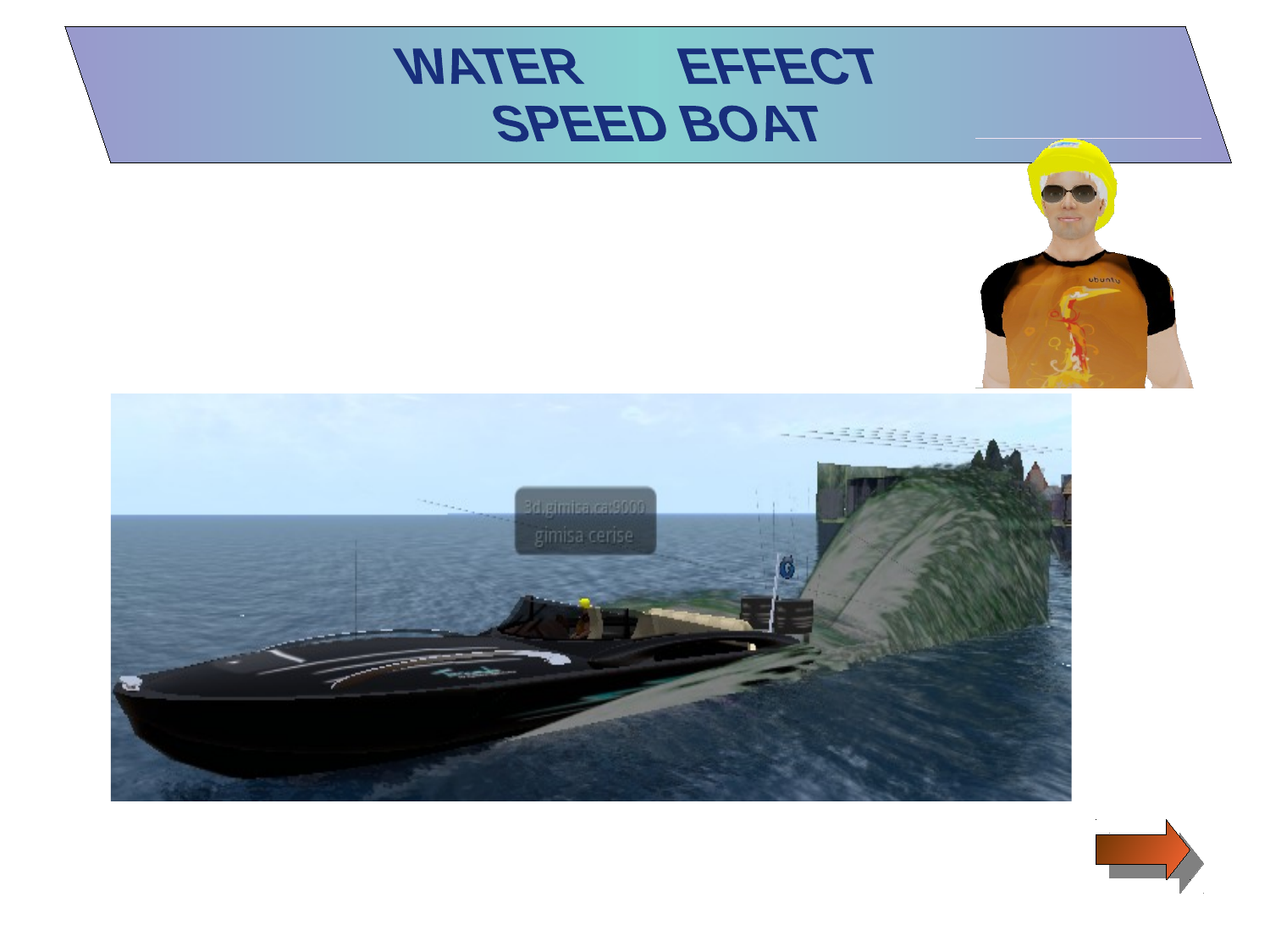So it was abvious to go with particule effect . But the problem is what you see is not what you get when the object is moving.



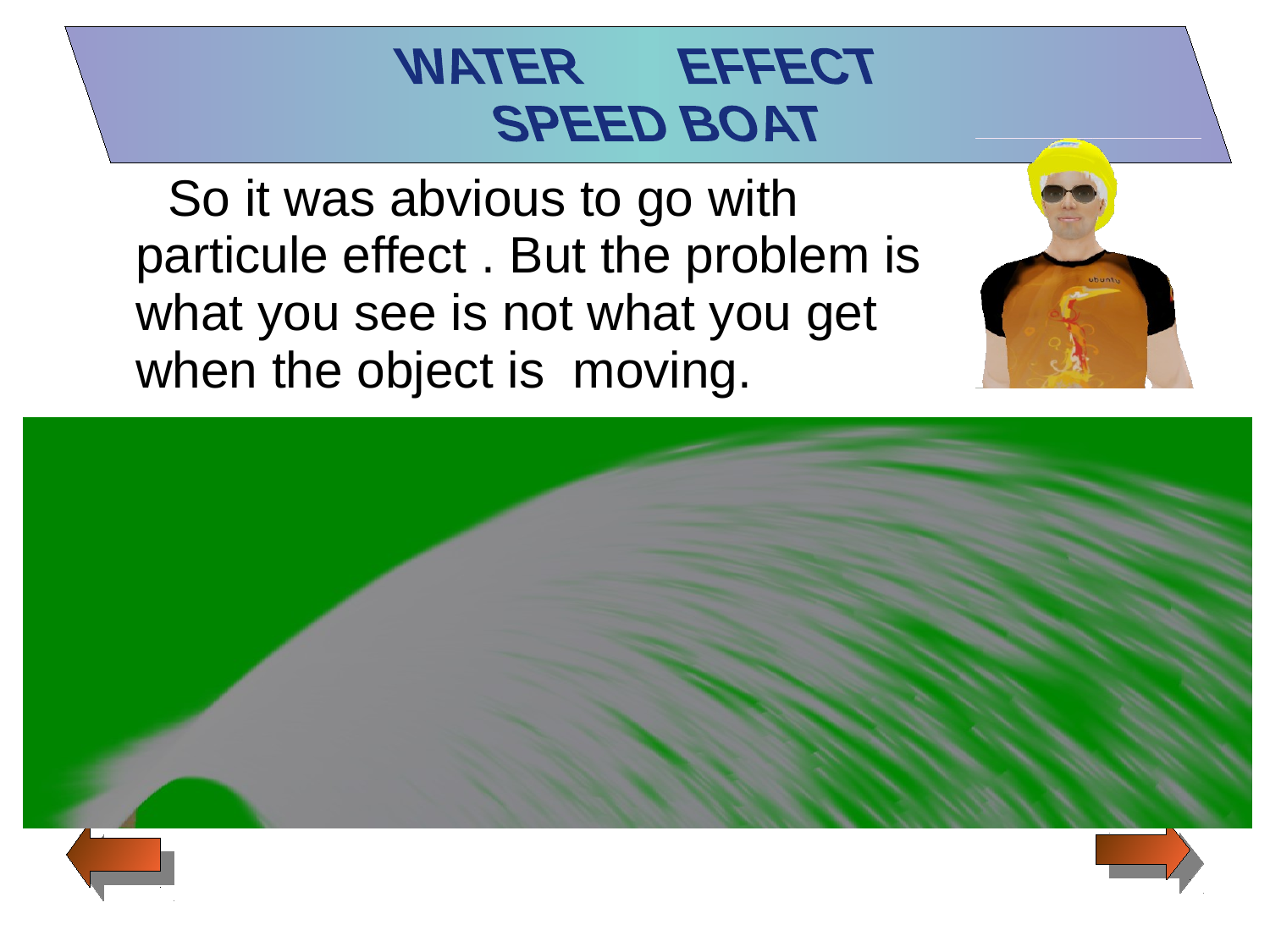The solution was to use a screen recorder to record a few seconds of the desired particle effect. Put you particle generator in front of monochrome background . So its easy to work afterward.

| Kazam<br>$\left( -\right)$ $\left( \times\right)$                        | <b>Kazam Preferences</b>             |  |
|--------------------------------------------------------------------------|--------------------------------------|--|
| Fichier Aide                                                             | General Screencast Screenshot        |  |
| Ф<br>⊟<br>Capture vidéo<br>Capture d'écran                               | Framerate:<br>÷.<br>$\frac{1}{2}$    |  |
| ہا<br>Plein écran Tous les écrans<br>Fenêtre<br>Zone                     | VP8 (WEBM)<br>Record with:<br>▼      |  |
| When capturing include:                                                  | Automatic file saving:<br>$\bigcirc$ |  |
| Mouse cursor<br>□ Sound from speakers                                    | Directory: <b>I Vidéos</b>           |  |
| □ Sound from microphone                                                  | Filename prefix:<br>Kazam_screencast |  |
| Seconds to wait before capturing: 5<br>$\pm$<br>$\overline{\phantom{a}}$ |                                      |  |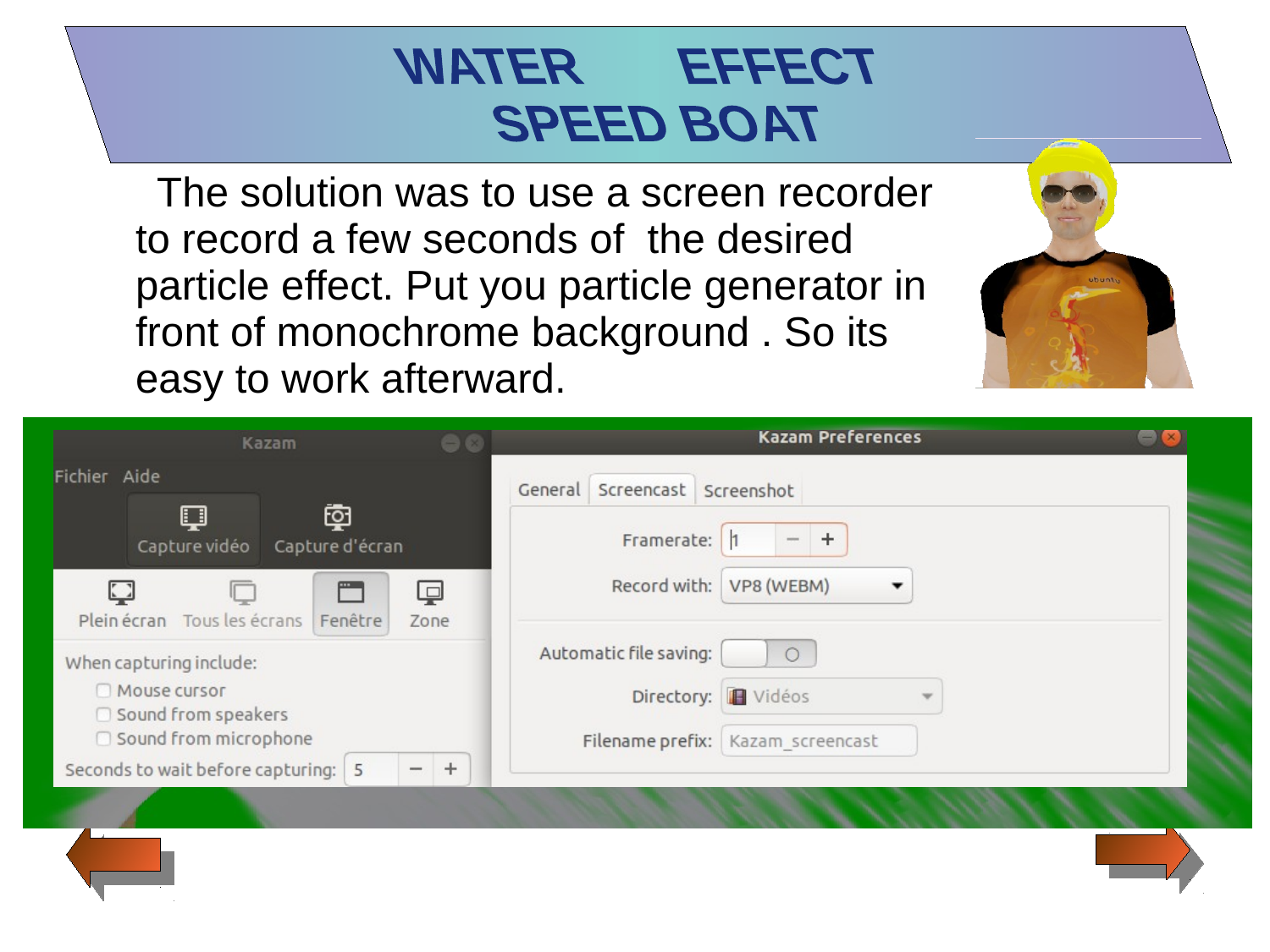You need a dozen frames. The idea is to use animated texture as presented in link at the bottom of page.

Kazam will generate a webm video of the particule effect. You need to convert it to gif.





<http://wiki.secondlife.com/wiki/LlSetTextureAnim>

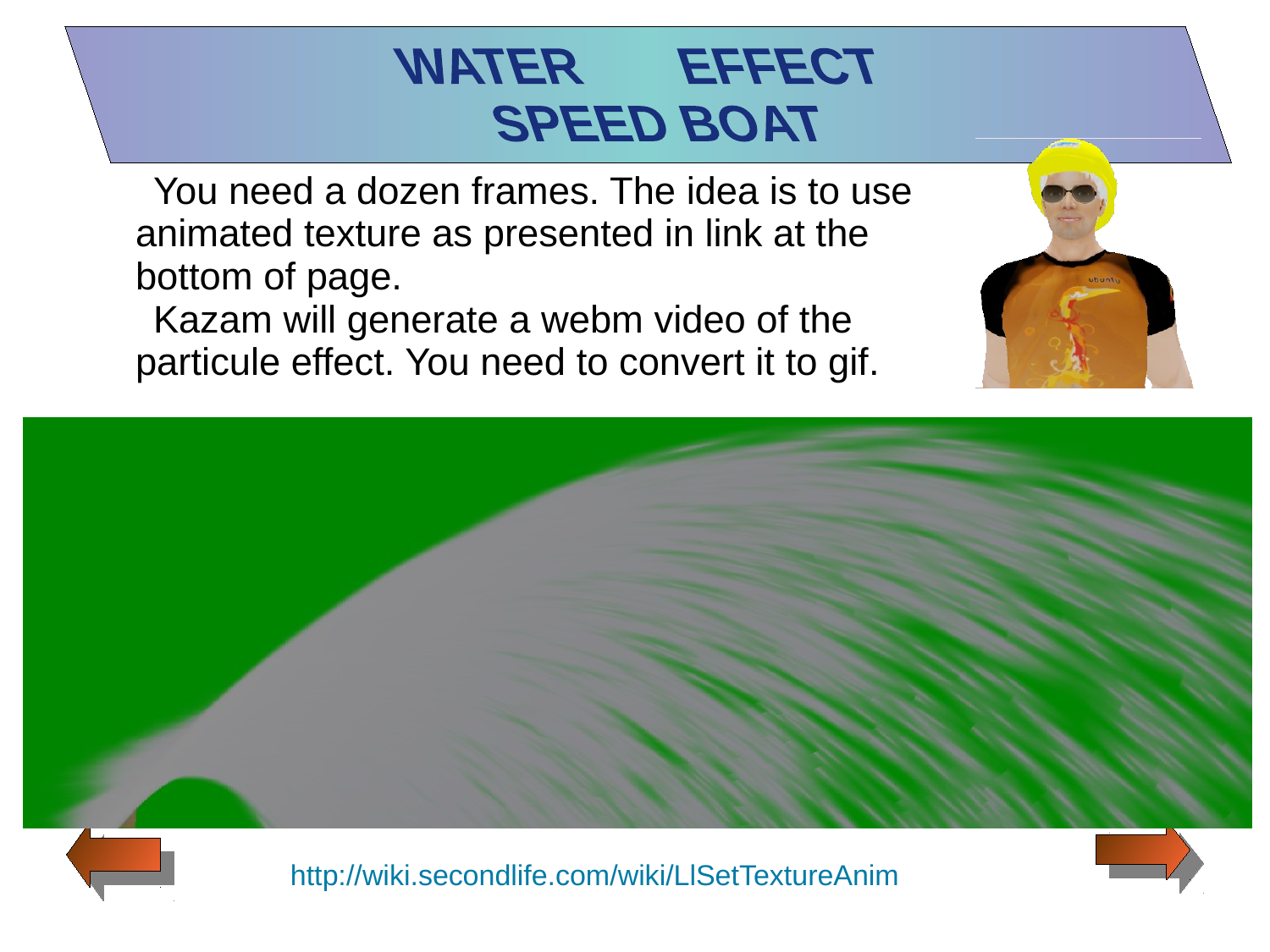I am under linux so its easy to do with a command line function like this . Where the jet video is converted to jet gif.

ffmpeg -i jet.webm -pix\_fmt rgb24 jet.gif

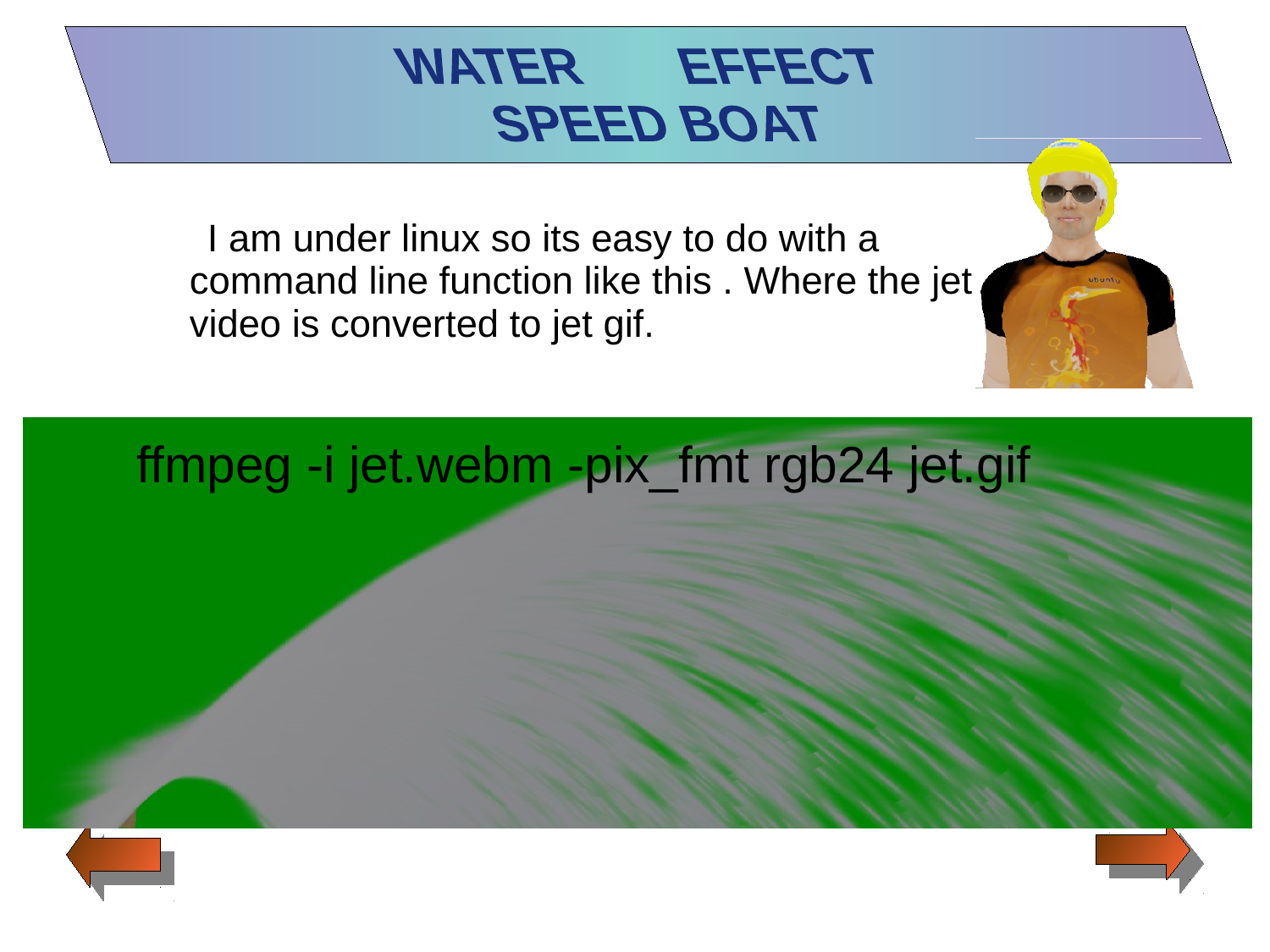Why gif ? Cause its easy to import and rework in gimp or photoshop. In gimp I use color tool to work out the 12 different layers of you animation.

- Make sure you add an alpha layer on the background image if you have none

- Use color tool on each layer to make sure the monochrome color of you background is clean out. While the sélection

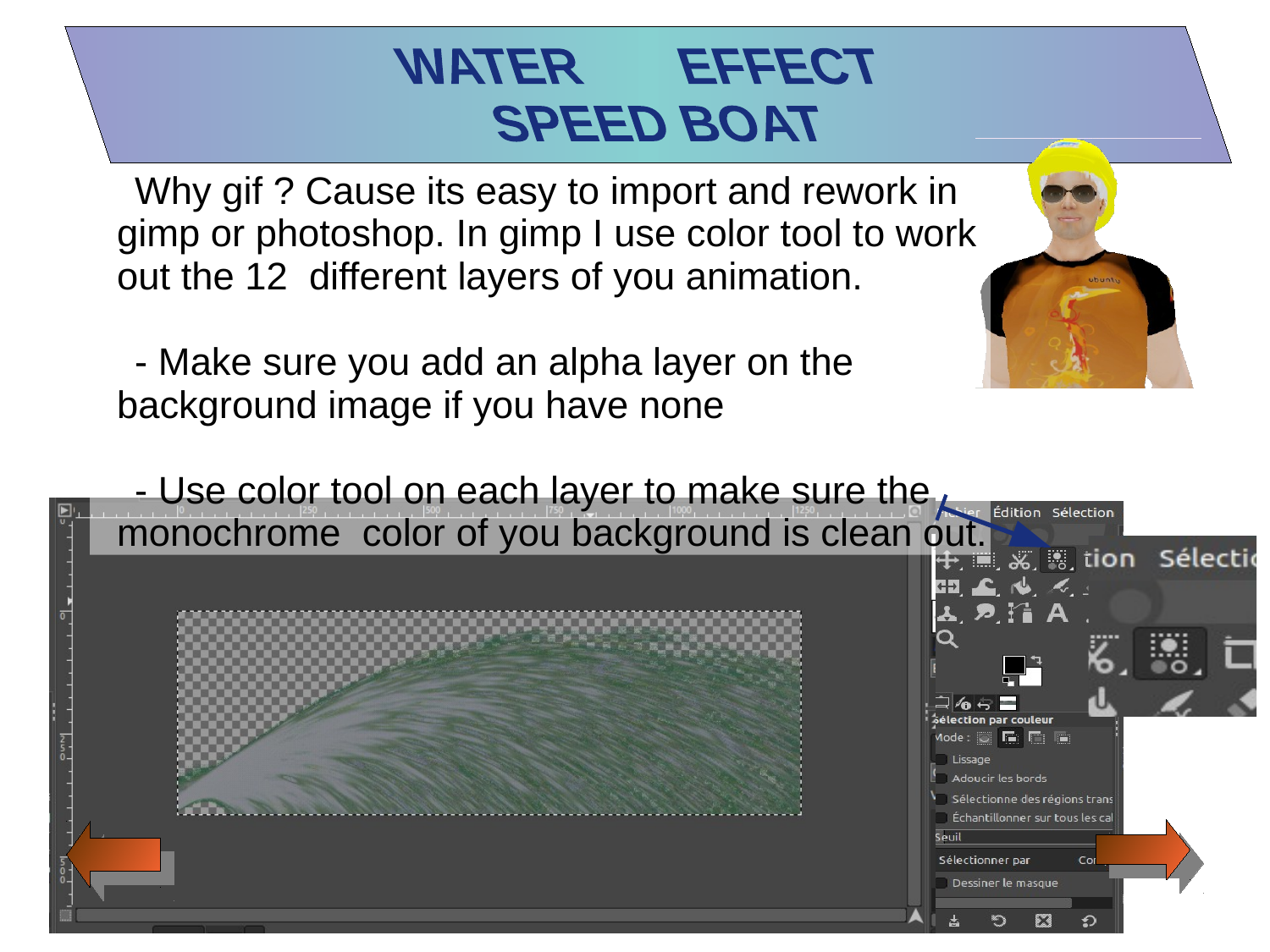Why gif ? I said cause its easy to do a texture animation with it but how. ? The link at the bottom of the page will give you the answer.

|                                                                                                    |                                                                       | lun 10 aoû, 14:08:11 ·             |                                                                   |                                                                                 |                                                                                 |                                       |  |  |  |
|----------------------------------------------------------------------------------------------------|-----------------------------------------------------------------------|------------------------------------|-------------------------------------------------------------------|---------------------------------------------------------------------------------|---------------------------------------------------------------------------------|---------------------------------------|--|--|--|
|                                                                                                    | waterJet.odp - LibreOffice Impress                                    |                                    |                                                                   |                                                                                 |                                                                                 |                                       |  |  |  |
| *jet.xcf-1.0 (Couleur indexée Entier 8 bits gamma, GIMP built-in sRGB, 12 calques) 1268x415 - GIMP |                                                                       |                                    |                                                                   |                                                                                 |                                                                                 |                                       |  |  |  |
|                                                                                                    | ffichage Image Calque Couleurs Outils Filtres Script-Fu Fenêtres Aide |                                    |                                                                   |                                                                                 |                                                                                 |                                       |  |  |  |
| 図                                                                                                  | 2009251 59303-9                                                       | SecondLife                         | Frames to texture                                                 |                                                                                 | 笔                                                                               |                                       |  |  |  |
|                                                                                                    |                                                                       | waterJet.odp - LibreOffice Impress | lun 10 aoû, 14:08:11 ·                                            | texture suitable for llSetTextureAnim.<br>Appuyez sur F1 pour obtenir de l'aide |                                                                                 |                                       |  |  |  |
|                                                                                                    |                                                                       |                                    |                                                                   |                                                                                 |                                                                                 |                                       |  |  |  |
|                                                                                                    |                                                                       |                                    | ier 8 bits gamma, GIMP built-in sRGB, 12 calques) 1268x415 – GIMP |                                                                                 |                                                                                 |                                       |  |  |  |
|                                                                                                    |                                                                       | tres Script-Fu Fenêtres Aide       |                                                                   |                                                                                 |                                                                                 |                                       |  |  |  |
|                                                                                                    |                                                                       | SecondLife                         |                                                                   | Frames to texture                                                               |                                                                                 | X.                                    |  |  |  |
|                                                                                                    |                                                                       |                                    |                                                                   |                                                                                 | Convert a set of layers (frames) to a<br>texture suitable for llSetTextureAnim. |                                       |  |  |  |
|                                                                                                    |                                                                       |                                    |                                                                   |                                                                                 |                                                                                 | Appuyez sur F1 pour obtenir de l'aide |  |  |  |
|                                                                                                    | http://wiki.secondlife.com/wiki/GIMP Layers to SL Animated Texture    |                                    |                                                                   |                                                                                 |                                                                                 |                                       |  |  |  |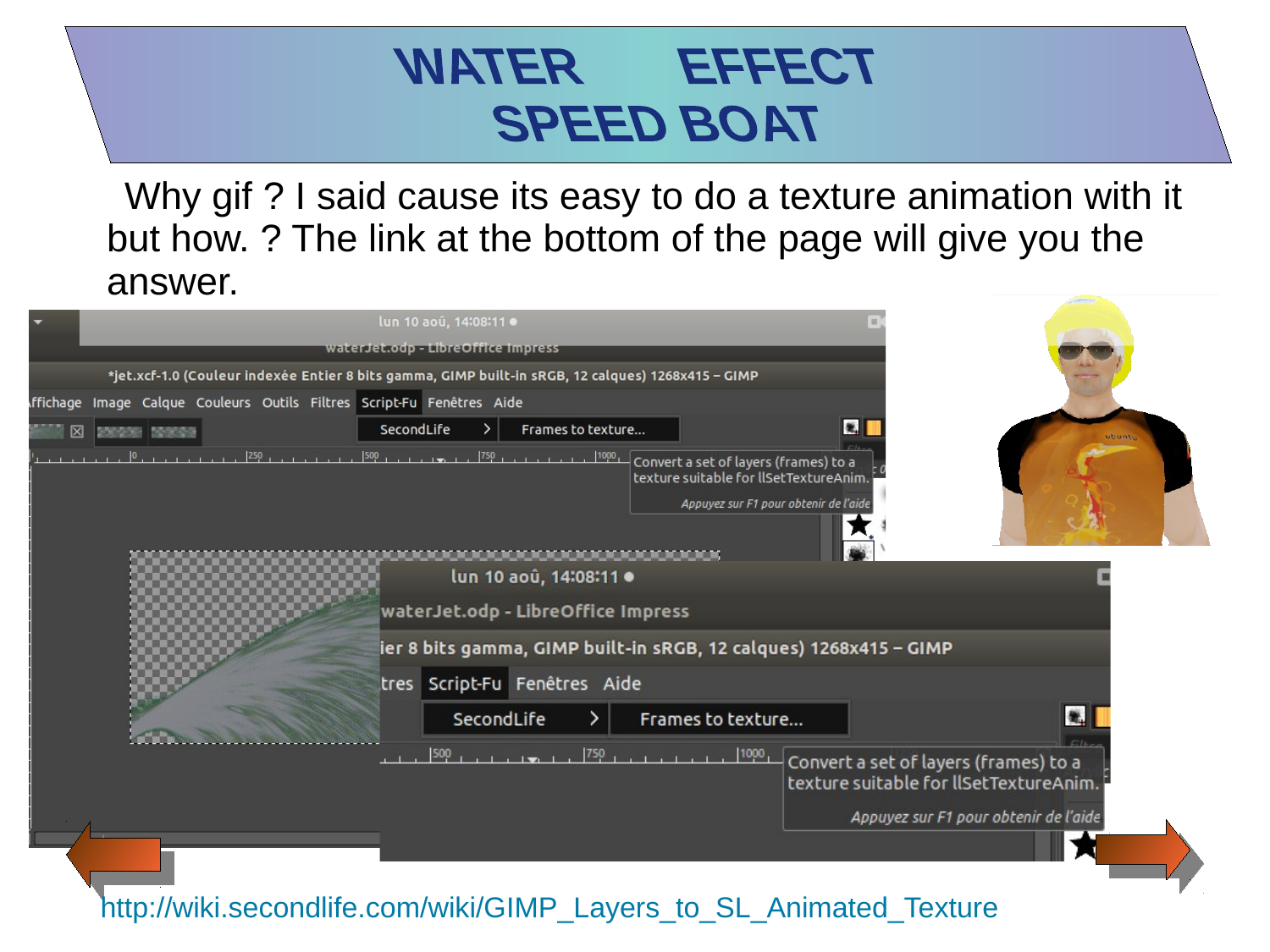One you gif 12 layer set is clean out use the tool to generate one texture compatible with animated texture ( link at bottom of page) .I use 4 x 3 and 4 frames per seconds on all layers. With gimp texture generation tool and got the following along with the script to use in the object to generate the animation:





<http://wiki.secondlife.com/wiki/LlSetTextureAnim>

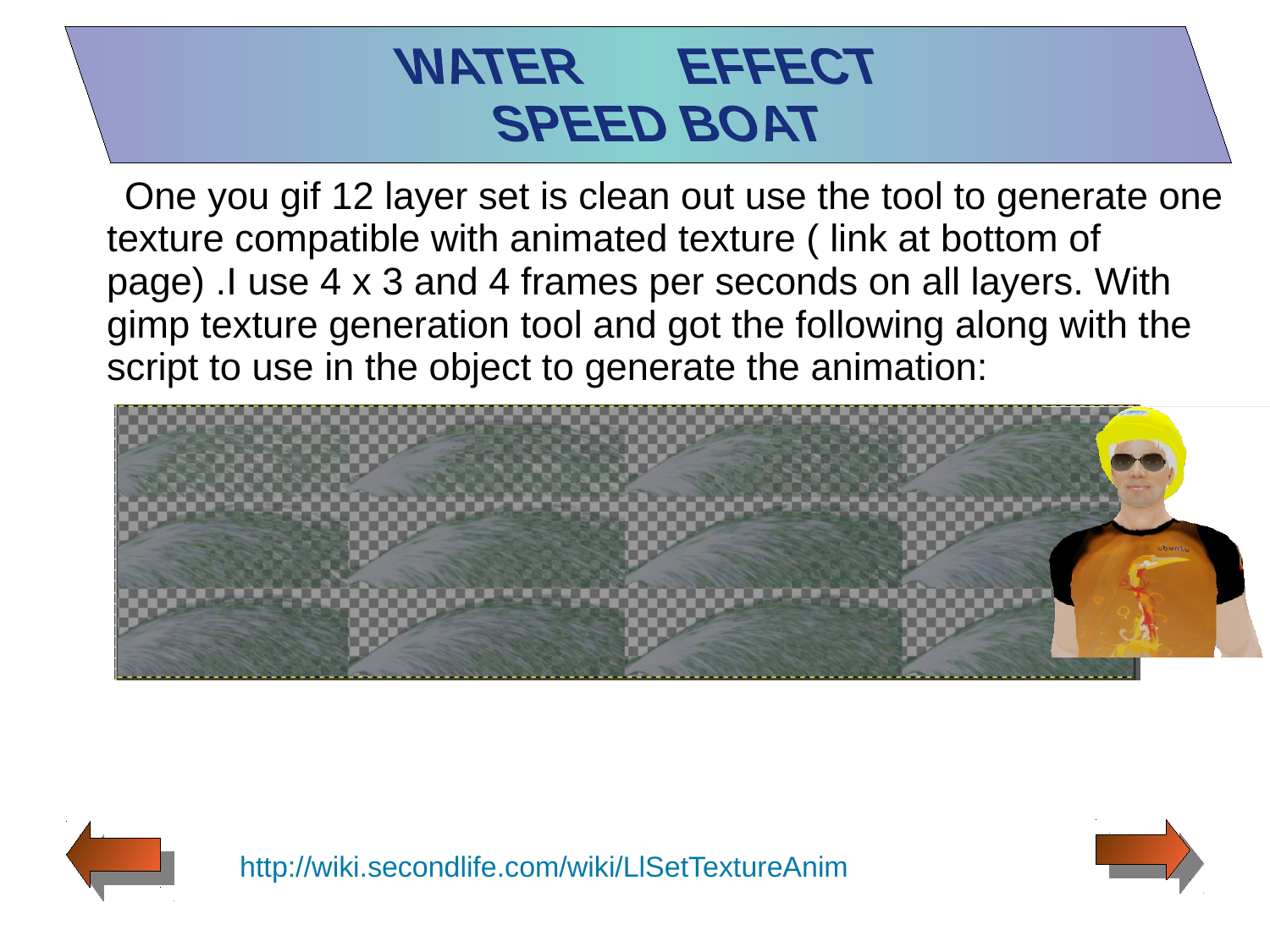Oups I texture all the object face with the following texture in opensim. I got the animation I was expecting on one side of the object but hey its reverse on the other side !!!!



No worry. Getting back to gimp I go to image menu and transform mirror it then import it back in opensim to those faces et voila!!!